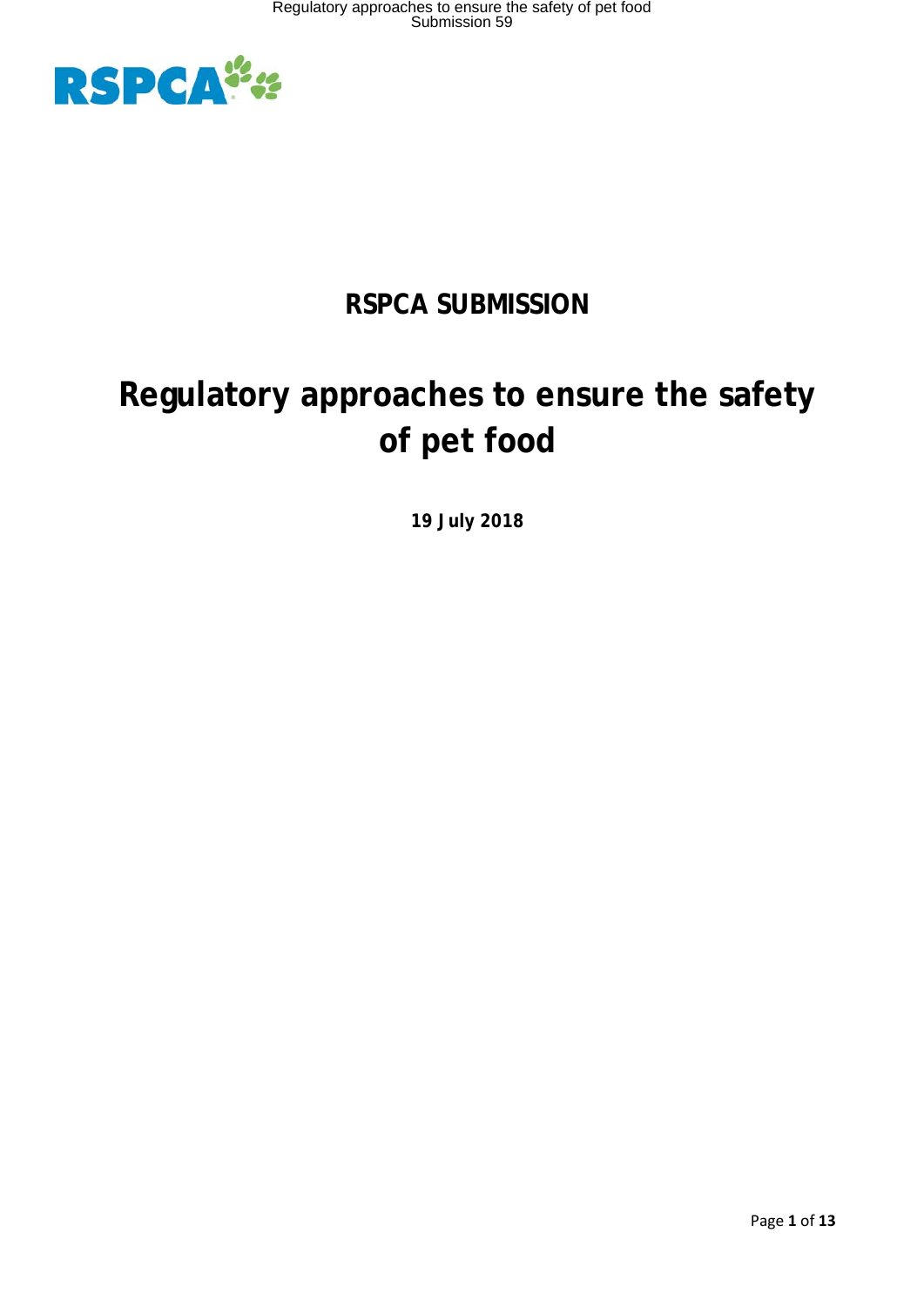

## Contents

| b)             |  |  |
|----------------|--|--|
|                |  |  |
| a)             |  |  |
| b)             |  |  |
| $\mathsf{C}$ ) |  |  |
| d)             |  |  |
| e)             |  |  |
|                |  |  |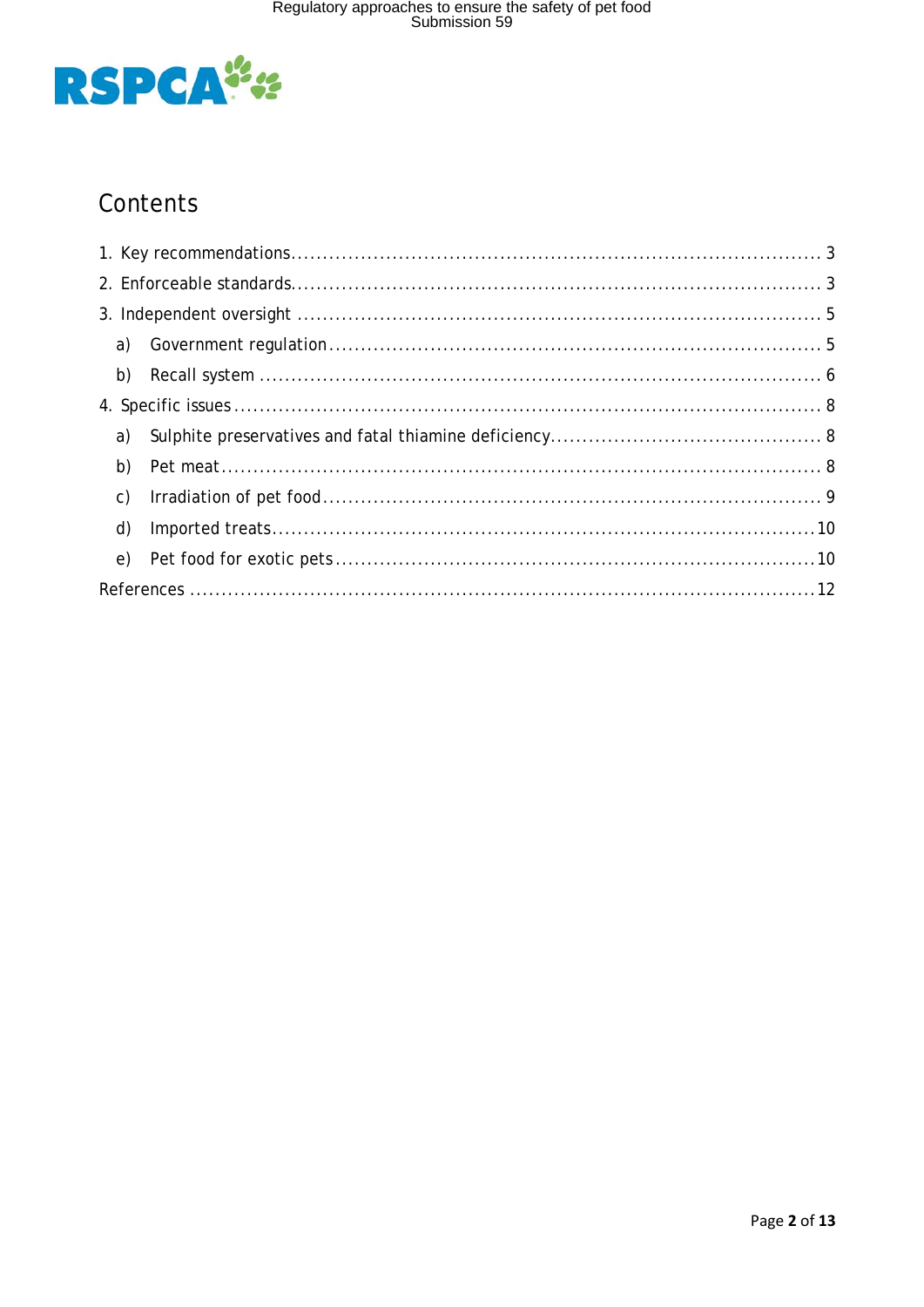

### <span id="page-2-0"></span>**1. Key recommendations**

- 1. Expand and develop AS5812:2017 into legally enforceable minimum standards for all pet food products sold in Australia
- 2. Increase transparency for consumers by making the standards freely accessible with periodic reporting on compliance activities undertaken by the federal regulator
- 3. Ensure all pet food manufacturers undergo auditing against the standards
- 4. Develop a federal presence tasked with maintaining the standards, facilitating state adoption and harmonisation of the standards in legislation, annual reporting as well as participating in recalls and other pet food safety concerns
- 5. State and territory governments adopt the standards into existing pet food legislation
- 6. Explore international regulatory models for pet food safety
- 7. Consider retaining PetFAST as a reporting mechanism for veterinarians but increase promotion of the system by advertising to the wider veterinary community
- 8. If retained, ensure information from PetFAST is reported to the state/territory and federal bodies responsible for pet food safety and recalls to allow for coordinated response efforts
- 9. Increase transparency around PetFAST via annual reporting
- 10. Investigate consumer facing reporting mechanisms
- 11. Introduce a mechanism to evoke mandatory pet food recalls
- 12. Review and update AS4841:2006 (PISC 88) with a view to further minimise the risk of physical and microbiological contamination of pet meat
- 13. Mandate manufacturers of pet meat products containing sulphite preservatives test end of shelf-life products for thiamine levels to demonstrate compliance with the standards
- 14. Prohibit the sale of irradiated pet food products and pet treats
- 15. Make compliance with the standards mandatory for all imported pet treats
- 16. Expand the standards to include minimum safety and nutrition requirements for the manufacturing of pet food for exotic pets

### <span id="page-2-1"></span>**2. Enforceable standards**

Australia has one of the highest rates of pet ownership in the world with 62% of households owning at least one pet. There are approximately 4.7 million dogs and 3.8 million pet cats sharing the lives and households of everyday Australians, with more than \$4.2 billion spent every year on pet food<sup>1</sup>.

RSPCA Australia has been involved in working groups and reviews into the pet food industry since 2009. The last report out of this process was the Report of the Standing Council of Primary Industries Pet Food Controls Working Group *Managing the safety of domestically produced pet meat, and imported and domestically produced pet food2 .* A number of recommendations were made in this report with both the revised Australian Standard for the Manufacturing and Marketing of Pet Food (AS5812:2017)<sup>3</sup> and the Australian Veterinary Association (AVA) and Pet Food Industry Association of Australia (PFIAA) *Pet Food Adverse Event System of Tracking (PetFAST)4* initiative developed as a result.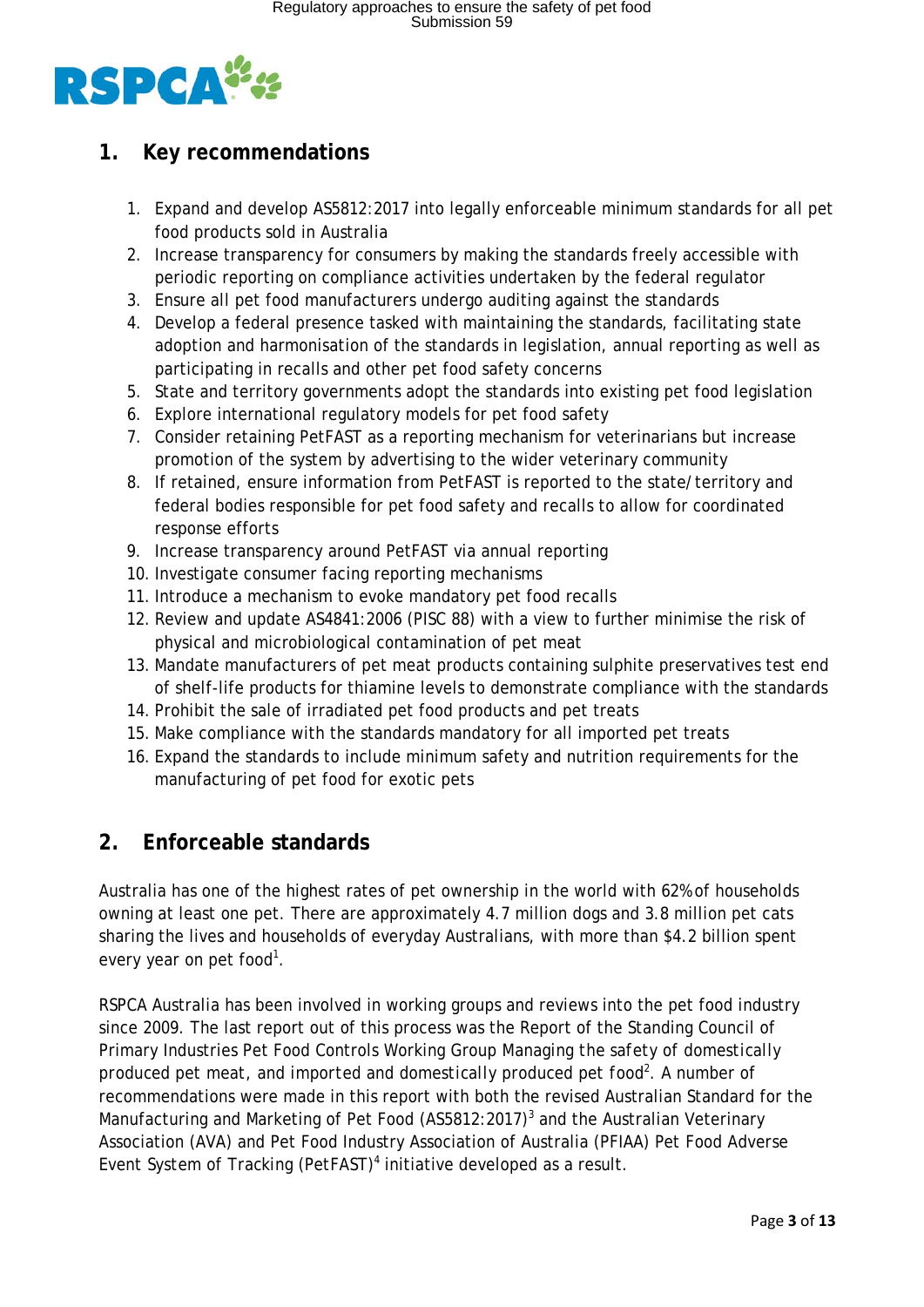

These developments were a significant improvement, however as is standard practice with any new initiatives, the report called for an independent review of these measures within 3-5 years<sup>2</sup>. A period of 6 years has passed since the publishing of the working group's report. This senate inquiry is well placed to review the effectiveness of current initiatives and comes amid increasing concerns from the community regarding the safety of pet food.

It is worth noting that 'pet food' can mean many different things. For the purposes of this submission, general use of the term 'pet food' refers to food produced for cats and dogs and includes manufactured wet canned food and dry pet food, fresh pet meat, pet rolls and treats.

### TOR (a) – The uptake, compliance and efficacy of the Australian Standard for the Manufacturing and Marketing of Pet Food (AS5812:2017)

RSPCA Australia was involved in the development of both the 2011 and 2017 versions of the Australian Standard for the Manufacturing and Marketing of Pet Food (hereafter referred to as " the standards")<sup>3</sup>. AS5812:2017 is a significant improvement upon the 2011 version, with 'pet meat' and treats now falling under this standard for the first time.

Unfortunately, the standards are not mandatory and therefore are currently an ineffective mechanism for ensuring pet food safety in Australia. The most recent version of the standards has been published in conjunction with Standards Australia, meaning it is now available to non-PFIAA members. However there is a substantial financial barrier placed on accessing these standards. This financial barrier makes the standards inaccessible to members of the public and other interested parties. Australian consumers should be able to freely access the standards in order to make informed and appropriate choices for their pets.

Currently, we expect that the only organisation who may know the level of uptake of the standards would be the PFIAA. In this sense, we cannot comment on the uptake of the standards. Determining compliance with the standards is also difficult, as only a small number of pet food manufacturer facilities in Australia are audited against the standards<sup>5</sup>. The rest of the manufacturers who are members of the PFIAA claim to be compliant with the standards as it is a requirement of PIFAA membership, but no evidence is provided. Demonstrating compliance with the standards via auditing or other mechanisms must be a feature of any mandatory standards.

The efficacy of the standards is similarly unknown. There remains ongoing issues with vitamin deficiencies, nutritional completeness and safety across the pet food markets – manufactured pet food, pet meat and pet treats. These ongoing issues raise concerns regarding the current measures in place to ensure the safety and nutrition of pet food in Australia.

In addition, RSPCA Australia believes the remit of the standards should be expanded beyond cat and dog food to include the food of exotic pets like guinea pigs, rabbits and birds which currently have no safety or nutritional adequacy protections. This is discussed in more detail in 4e below.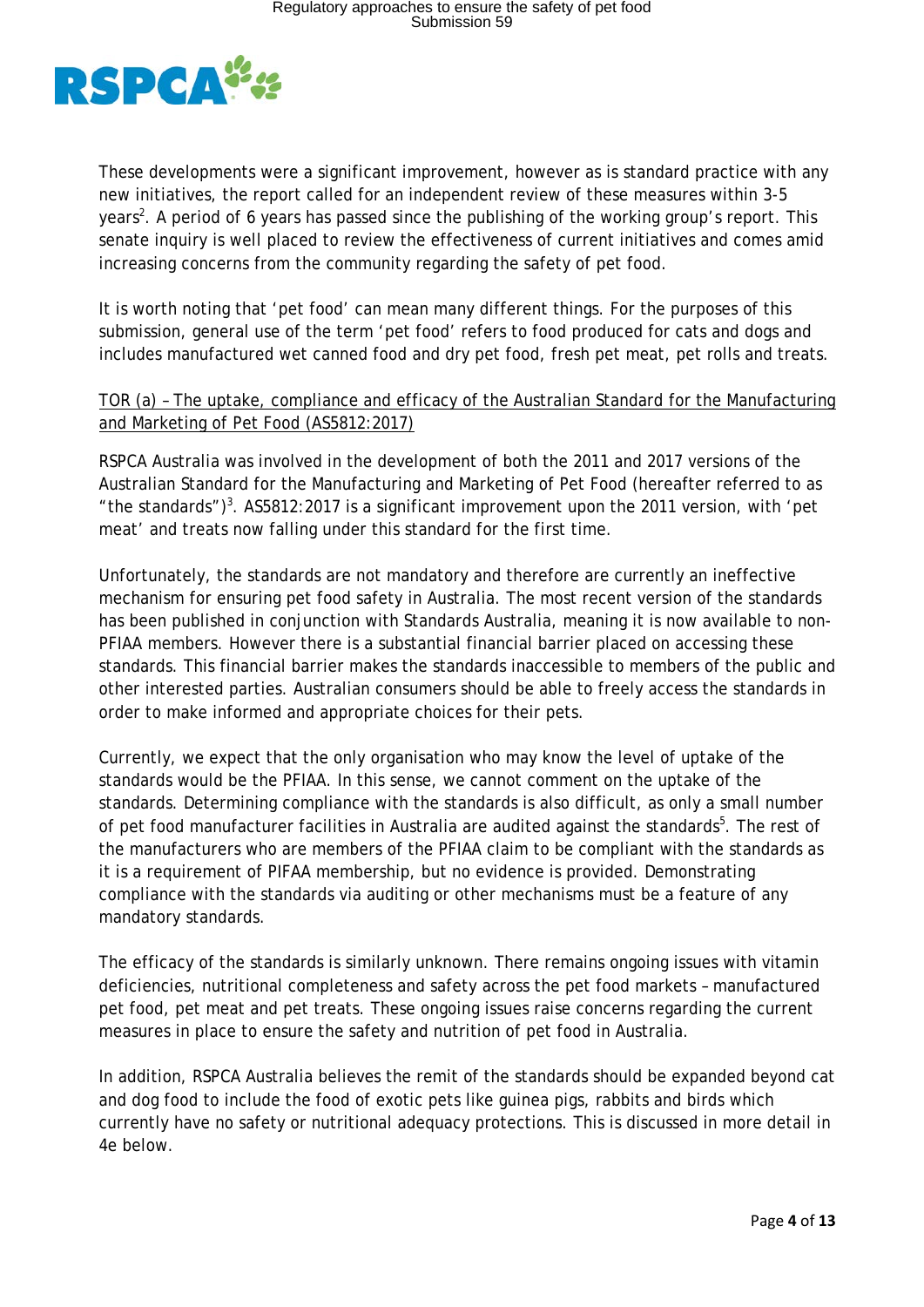

### *Recommendations*

- 1. Expand and develop AS5812:2017 into legally enforceable minimum standards that are referenced in state/territory legislation for all pet food products sold in Australia
- 2. Increase transparency for consumers by making the standards freely accessible with periodic reporting on compliance activities undertaken by state regulators
- 3. Ensure all pet food manufacturers that sell into the Australian market demonstrate compliance with the standards

### <span id="page-4-0"></span>**3. Independent oversight**

Any regulatory system needs to be transparent, independent and accountable in order to be considered trustworthy by the public. RSPCA Australia considers strengthening the current regulatory system an important mechanism to help improve pet food safety.

### <span id="page-4-1"></span>**a) Government regulation**

TOR (d) – The feasibility of an independent body to regulate pet food standards, or an extension of Food Standards Australia New Zealand's remit

RSPCA Australia believes a federal presence to monitor pet food safety and oversee pet food standards is essential. In order to successfully enforce legal, minimum standards, a body needs to be tasked with upholding these regulations. Generally, nationally agreed standards are incorporated into state legislation. Compliance with these standards is a requirement of any license issued by the state governing authority. Compliance can be demonstrated in a number of ways, either via regulatory body auditing or third-party audit reports. Many states have regulatory structures already in place which would make incorporating the standards into primary legislation relatively simple.

It is important to have a national presence within either Food Standards Australia New Zealand (FSANZ) or the federal Department of Agriculture and Water Resources that is responsible for maintaining the standards, liaising with and collecting data from the various state authorities, participating in recalls and publishing annual reports. The current remit of the imports branch of the Department of Agriculture and Water Resources should also be extended to include imported pet food safety.

### TOR (f) – The interaction of state, territory and federal legislation

The current regulatory environment for pet food is complex and incomplete. Although several years old, the most recent Department of Agriculture and Water Resources report<sup>8</sup> provides an accessible summary of the state and federal laws which pertain to pet food manufacturing and safety.

State legislation doesn't specifically address manufactured pet food safety and nutritional adequacy. Any state legislation which mentions pet food is largely concerned with the safety of fresh pet meat, by incorporating the Standard for the Hygienic Production of Pet Meat 2009 (PISC Technical Report 88)<sup>9</sup>. This standard (hereafter referred to as "PISC 88") provides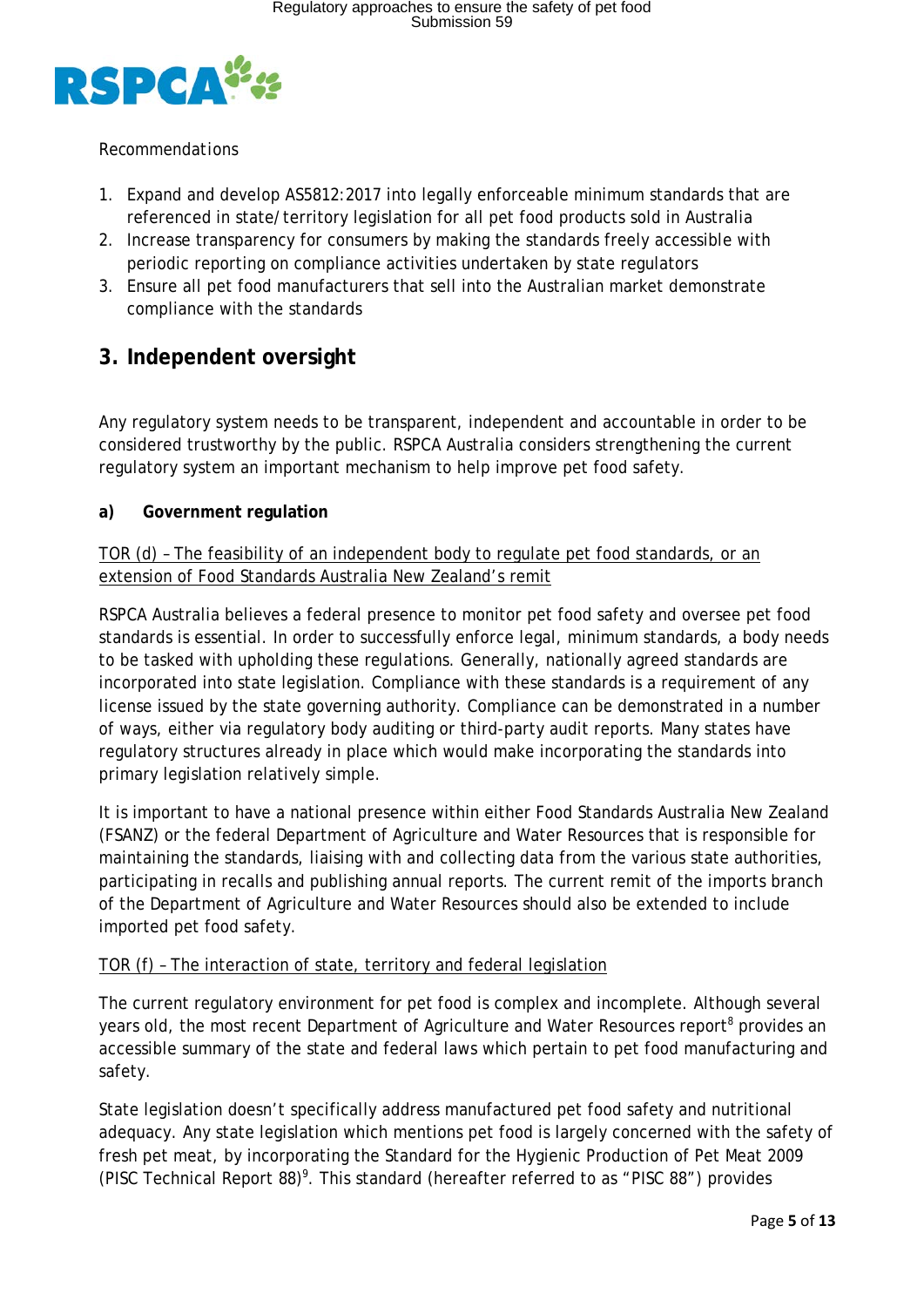

minimum safety requirements for fresh pet meat to protect human health. Unfortunately issues that have severe implications for pet health, such as fatal thiamine deficiency in fresh pet meat, are ignored in these standards. Thiamine deficiency is discussed in more detail in 4a below. We recommend the states and territories expand existing legislation to cover pet food safety.

### TOR (g) – Comparisons with international approaches to the regulation of pet food

There are two major international regulatory systems for pet food that are worth considering. The European Union model<sup>10</sup> and the United States model<sup>11</sup>. Comparing these regulatory systems in detail is outside the expertise of RSPCA Australia, however it would be useful to consider the pros and cons of each system before considering adoption or adaptation of one of the models.

### *Recommendations*

- 4. Develop a federal presence tasked with maintaining the standards, facilitating state adoption and harmonisation of the standards in legislation, annual reporting as well as participating in recalls and other pet food safety concerns
- 5. State and territory governments adopt the standards into existing pet food legislation
- 6. Explore international regulatory models for pet food safety

### <span id="page-5-0"></span>**b) Recall system**

### TOR (c) – The management, efficacy and promotion of the AVA-PFIAA administered PetFAST tracking system

It is difficult to comment on the management of the jointly administered AVA-PFIAA PetFAST system from the outside. The PetFAST system was launched in 2012 due to the absence of a system designed to keep track of adverse pet food events<sup>4</sup>. Over the past 6 years the system has been involved in several high profile pet food recalls, including the Weruva BFF cat food recall in 2017<sup>6</sup> and the Mars Dermocare dog food recall in 2018<sup>7</sup>. In the absence of a mandatory recall system, the PetFAST system has been working well. However there are several components of the system which could be improved.

The first concern with the PetFAST system is the voluntary nature of the recalls. It is voluntary for manufacturers to issue a recall, meaning negotiations have to be entered into between the AVA and the PFIAA to facilitate such a recall. Additionally, the lack of information and transparency provided to the public regarding recalls is a concern. There are no public reports on the outcome of investigations, corrective action taken or how many reports are made to the system annually. Finally, the veterinarians who manage the recall process and undertake trend analysis to identify issues are largely volunteers, meaning their resources are limited and subject to availability.

Both organisations involved with the running of the PetFAST system are membership based organisations, which can lead to issues with compliance regarding recommended recall action from those outside the membership. Additionally, it is this membership based nature of the system which can hamper its uptake and efficacy. The AVA has over 9,500 members in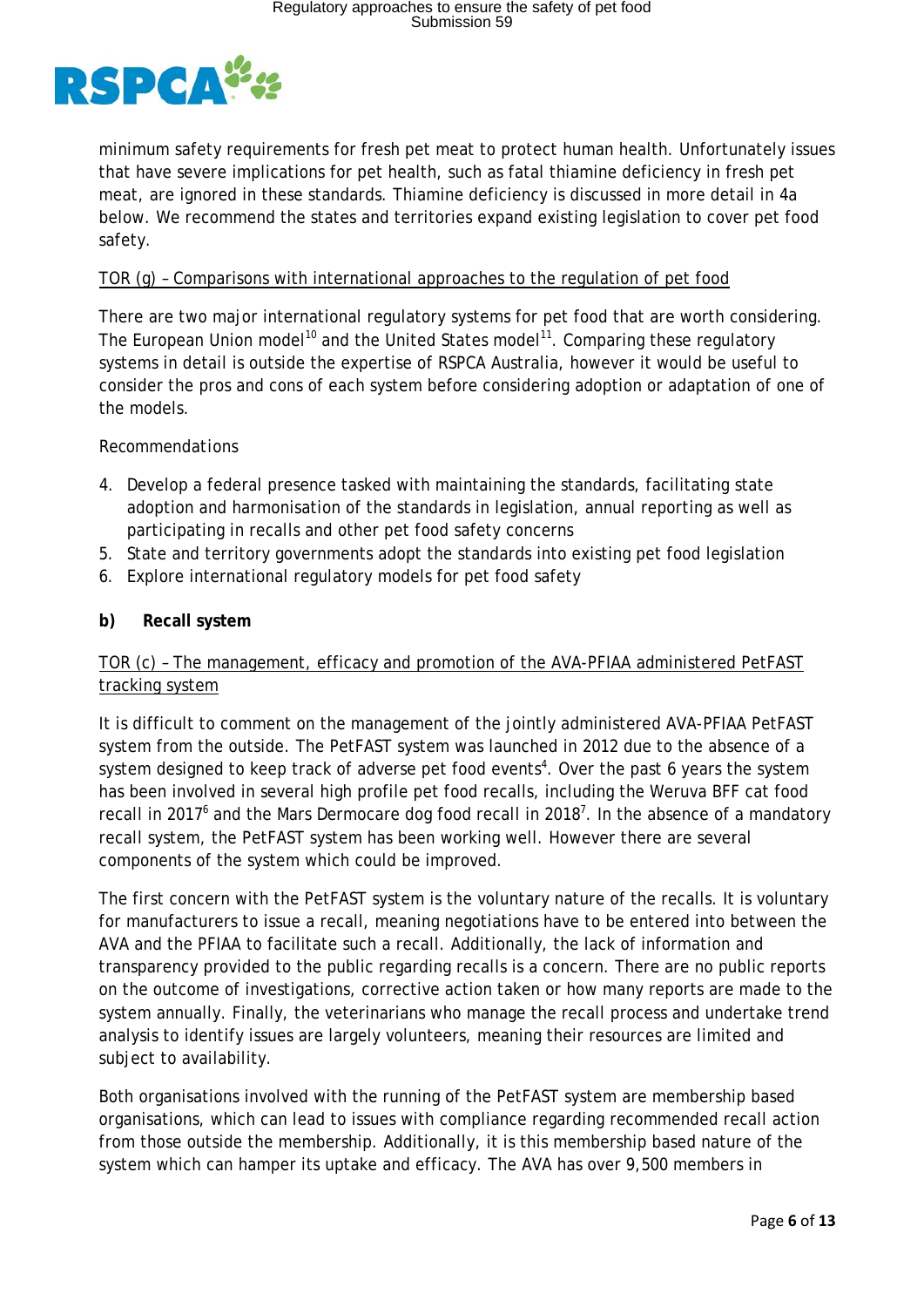

Australia, a significant portion of the Australian veterinary community. However there are several thousand veterinarians who are not AVA members, and these veterinarians receive no communication regarding the PetFAST system. Additionally, many AVA members fail to engage with AVA communication efforts, leading to another group of veterinarians who are not aware of the PetFAST system. The success of the PetFAST system relies on veterinarians to be both aware and empowered to report incidents. It is currently unknown a) how many veterinarians in Australia are aware of the PetFAST system, b) if veterinarians know how to utilise the system and what should be reported and c) if veterinarians trust the PetFAST system to track pet food safety incidents.

Veterinarians are generally not taught about the standards during their degrees, nor are many aware of the finer details of these standards. This might impact the number of reports made by veterinarians to the system, particularly in new categories covered by the standards such as pet meat and pet treats. Finally, the PetFAST system does not facilitate owner reports of pet food safety concerns. It is well known that a large percentage of pet owners either never or rarely visit the veterinarian<sup>12</sup>. For these owners, there is no outlet for them to report pet food safety concerns other than to the manufacturer. Although there are legitimate concerns about the rigorousness of reports made by pet owners directly to authorities, consideration should be given to facilitating pet owner incident reports.

#### *Recommendations*

- 7. Consider retaining PetFAST as a reporting mechanism for veterinarians but increase promotion of the system by advertising to the wider veterinary community
- 8. If retained, ensure information from PetFAST is reported to the state/territory and federal bodies responsible for pet food safety and recalls to allow for coordinated response efforts
- 9. Increase transparency around PetFAST via annual reporting
- 10. Investigate consumer facing reporting mechanisms

### TOR (e) – The voluntary and/or mandatory recall framework of pet food products

Currently there is no mandatory recall framework for safety concerns with pet food products. Once a manufacturer initiates a voluntary recall, they are then subject to the normal recall processes as stipulated by the  $ACCC<sup>13</sup>$ . However the fact that no mandatory recall framework exists is concerning and a risk to pet health. Any recall is damaging to a brand, more so to brands that manufacture human or pet food<sup>14</sup>. The fallout from a recall can last years and cost millions of dollars. This is why, in part, organisations like FSANZ have the power to conduct involuntary recalls to protect human safety if required. The large financial and reputational costs associated with a recall could lead a pet food manufacturer to either delay or avoid a recall that might be in the best interests of pet health. It is crucial that a mechanism exists for mandatory or involuntary recalls to prevent widespread pet food safety incidents, as delays in recalls can result in further pet illness or even deaths. Processes for voluntary recalls should remain.

### *Recommendations*

11. Introduce a mechanism to evoke mandatory pet food recalls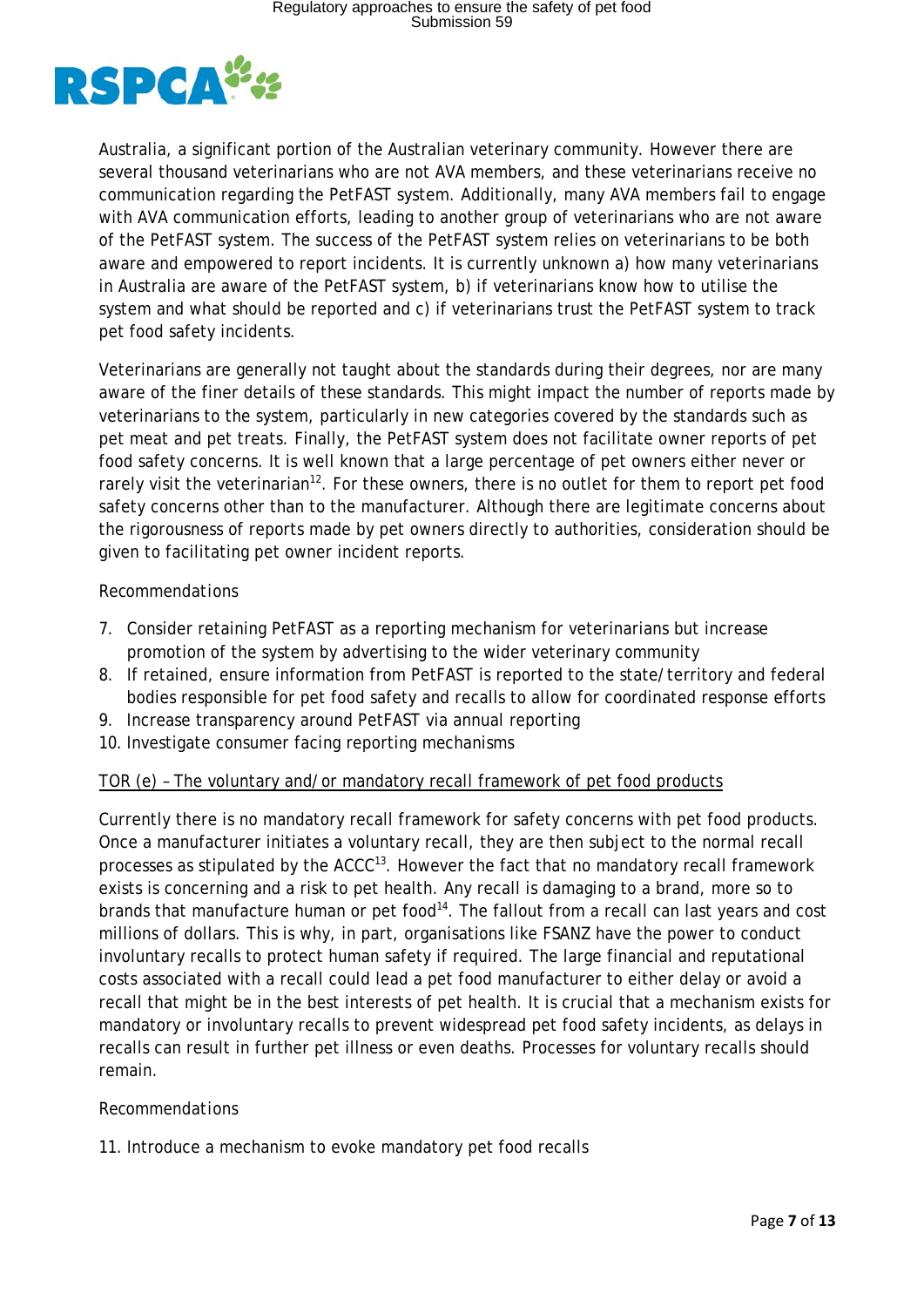

### <span id="page-7-0"></span>**4. Specific issues**

### TOR (h) – Any other related matters

RSPCA Australia believes there are a number of specific issues that remain either unaddressed or inadequately addressed by current processes. These include the ongoing issues of sulphite preservatives and fatal thiamine deficiency in pet meat, the safety of pet meat, the irradiation of imported pet food, ongoing issues with imported treats and the lack of safety guidelines for pet food produced for exotic pets. These issues are addressed individually below.

### <span id="page-7-1"></span>**a) Sulphite preservatives and fatal thiamine deficiency**

### TOR (b) – The labelling and nutritional requirements for domestically manufactured pet food

Sulphite preservatives are often used in fresh pet meat products including 'pet mince', 'pet rolls' or 'pet meat'. Sulphite preservatives include sulphur dioxide and potassium sulphite and are used to extend the shelf-life of pet meat products<sup>15</sup>. However sulphite preservatives have been shown scientifically to cause potentially fatal<sup>16</sup> thiamine (Vitamin B1) deficiency in dogs and cats for over 20 years<sup>17</sup>. Thiamine is an essential vitamin in both dog and cat diets, as these animals are unable to make thiamine naturally<sup>18</sup>. It is well established that sulphite preservatives in pet meat degrade thiamine levels over time<sup>19</sup>, therefore under the 2017 standards it became a mandatory requirement that any product containing sulphite preservatives must have sufficient thiamine levels across the entire shelf-life of the product. Unfortunately these standards are voluntary, and there is no mandatory requirement to test products to ensure thiamine levels are sufficient.

Thiamine deficiency caused by the addition of sulphite preservatives to pet meat is a longstanding pet food safety issue which has caused the deaths and severe illness of many cats and dogs across Australia<sup>16-20</sup>. In RSPCA Australia's view, immediate action is necessary to prevent any further deaths from sulphite preservative-induced thiamine deficiency. The issue of sulphite preservatives extends beyond pet meat products, as the preservatives can cause thiamine deficiency even if fed in conjunction with other foods that don't contain sulphites<sup>20</sup>. For example, if an owner mixes commercial dry food with pet meat, the sulphites in the pet meat will interact with the thiamine in the commercial dry food. For this reason, manufacturers must be required to demonstrate compliance with the standards by having end of shelf-life products tested for adequate thiamine levels.

#### *Recommendations*

12. Mandate manufacturers of pet meat products containing sulphite preservatives test end of shelf-life products for thiamine levels to demonstrate compliance with the standards

### <span id="page-7-2"></span>**b) Pet meat**

As discussed previously, pet meat often contains sulphite preservatives which degrade thiamine over time and can lead to thiamine deficiency in pets. However this isn't the only issue associated with pet meat. Pet meat is defined as 'meat in a raw state that is intended as food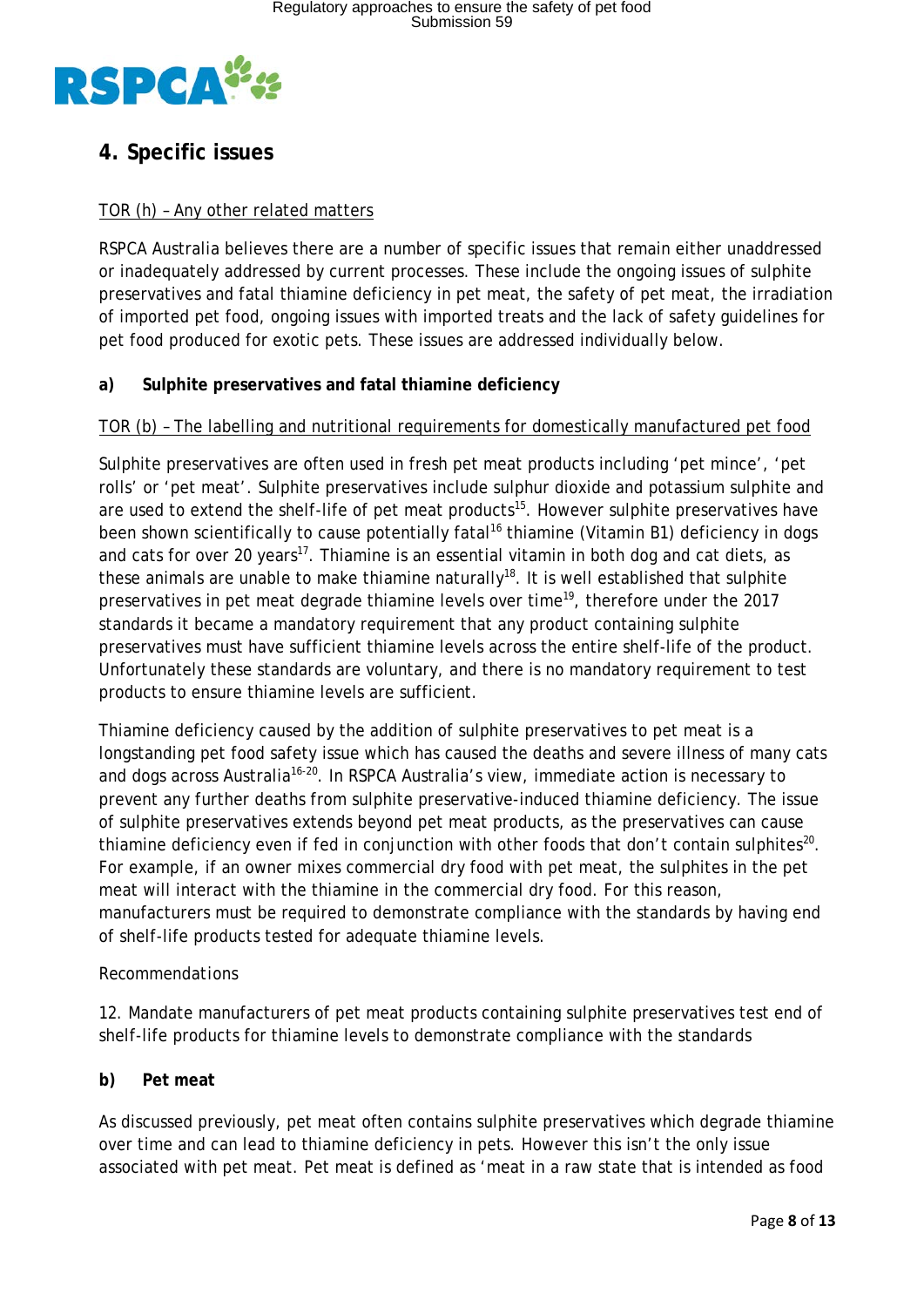

for pets' in the Standard for the Hygienic Production of Pet Meat 2009 (PISC 88), however a huge gap exists between the standards for pet meat compared with the standards for human meat. In the USA, where the US Federal Department of Agriculture is responsible for monitoring pet food safety and compliance, pet meat safety incidents occur far more frequently than manufactured pet food safety incidents<sup>21</sup>. These incidents are broadly categorised into two areas: microbiological contamination including *Listeria monocytogenes*  and *Salmonella* and physical contamination including plastics<sup>22</sup>.

Although most states of Australia have regulations governing the production of pet meat, the scope and enforcement of these regulations is often limited. PISC 88 was designed to minimise the risk of pet meat entering the human supply chain and hence doesn't focus on safety provisions for pets. Physical contamination such as metal and plastic, is an issue across all categories of pet food, however microbiological contamination is only really an issue for fresh pet meat as the cooking process associated with manufactured pet food eliminates much of this risk.

As mentioned previously, the PetFAST system hasn't received any reports related to pet meat safety incidents, however microbiological and physical contamination is a real risk. Many of the cuts of meat that are designated pet meat are given this designation due to the high risk of microbiological or 'other' contamination which renders them unsuitable for human consumption. 'Other' contamination can include parasitic cysts such as *Echinococcus*  granulosus tapeworm, a parasite with serious implications for human health<sup>23</sup>. Therefore it is important to note that contamination is not only a risk for pets, but it also presents a risk to owners who have contact with this contamination.

### *Recommendations*

13. Review and update AS4841:2006 (PISC 88) with a view to further minimise the risk of physical and microbiological contamination of pet meat

#### <span id="page-8-0"></span>**c) Irradiation of pet food**

RSPCA Australia's position is that pet food must not be irradiated. Irradiation is required for the importation of some pet food and treat products to satisfy quarantine requirements. However, the process of irradiation is known to destroy not only microbiological contamination, but also essential nutrients leading to nutritional deficiencies in animals fed the irradiated food<sup>24</sup>. This was showcased by the Orijen cat food incident in Australia in 2008, which led to serious neurological illness including paralysis, seizures and deaths in a number of  $cats^{25}$ . Although the Department of Agriculture and Water Resources no longer requires imported cat food to be irradiated as an entry requirement, it is understood some imported foods are still undergoing irradiation in their country of origin. Additionally, 2 of the 87 cats diagnosed in 2008 had only eaten Orijen dog food – meaning the risk extends to cats living in multispecies households<sup>24</sup>. Given the serious consequences (including fatalities) to cats after consuming irradiated pet food, RSPCA Australia believes strongly that no pet food should be irradiated.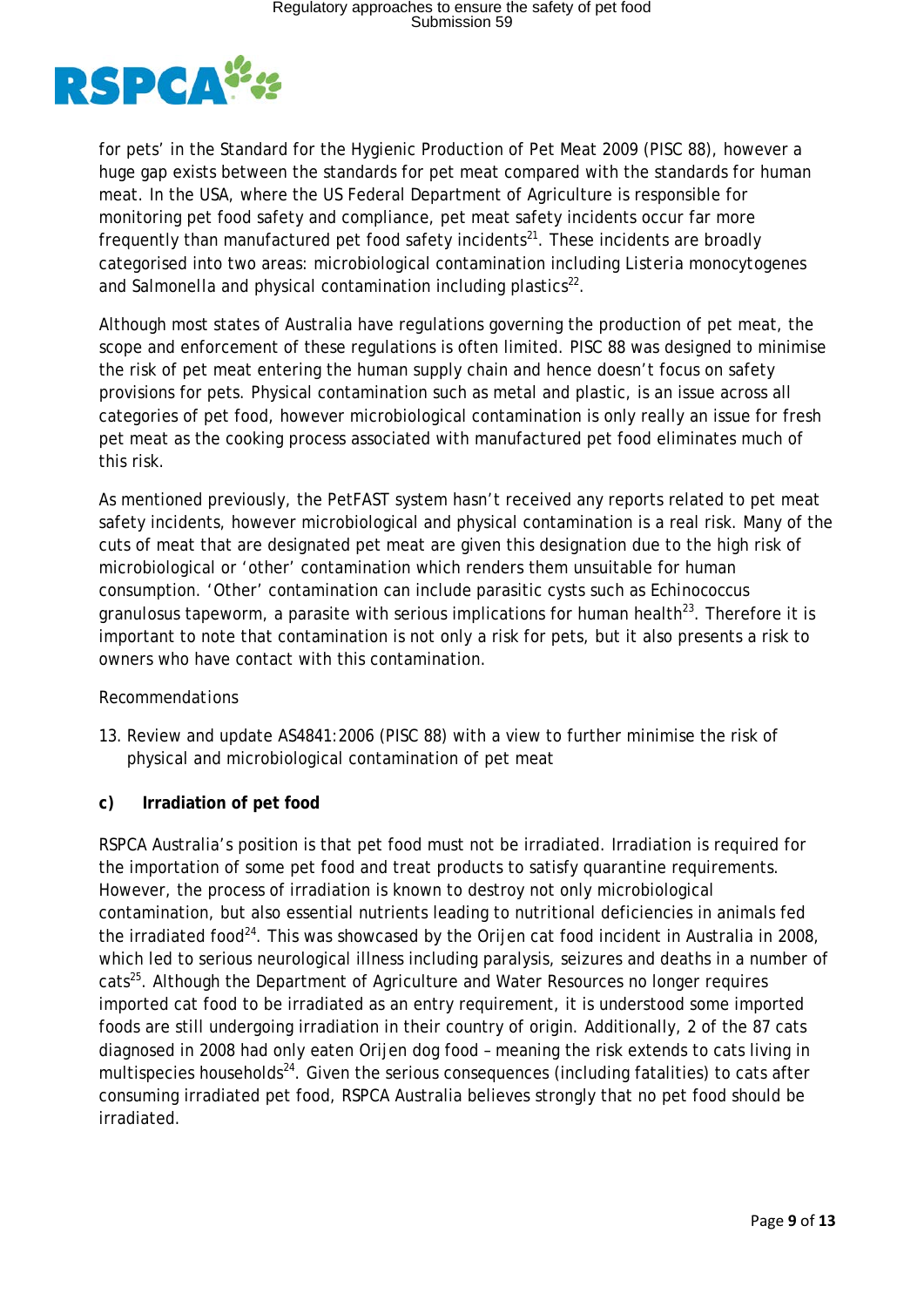

### *Recommendations*

14. Prohibit the sale of irradiated pet food products and pet treats

### <span id="page-9-0"></span>**d) Imported treats**

Both in Australia and overseas, dogs have developed severe kidney disease<sup>26</sup> as a result of eating imported jerky treats<sup>27</sup> which has resulted in the deaths of a number of pets. The treats are made in China and are postulated to contain an unidentified toxic substance that results in a kidney disease called acquired renal tubulopathy, also known as Fanconi syndrome. These treats have never been subject to a recall and are still widely sold and distributed throughout Australia. As a result, cases of Fanconi syndrome linked to pet treats continue to be reported by veterinarians across Australia. Many of the companies producing these treats are not members of the PFIAA and do not comply with the standards. Further restrictions should be placed on imported treats until their safety can be assured.

#### *Recommendations*

15. Make compliance with the standards mandatory for all imported pet treats

### <span id="page-9-1"></span>**e) Pet food for exotic pets**

Currently, there exists no legislation or voluntary standards governing the manufacturing and marketing of pet food for animals that aren't cats or dogs. Pets often called 'exotic' includes birds, rabbits, fish, Guinea pigs, mice, rates, ferrets and reptiles, among others. There are a significant number of 'exotic' pets in Australia with approximately 4.2 million pet birds in Australia living in over 1 million Australian households<sup>1</sup>, and about 2.5 million other pets including rabbits, guinea pigs, reptiles, companion horses and other small mammals<sup>1</sup>. These other pets are sentient animals, just like cats and dogs, capable of experiencing pain, suffering and distress. Therefore the welfare of these animals matter. A number of pet food issues have been identified for species other than cats and dogs with a couple of examples outlined below.

Rabbits and Guinea Pigs: Many commercially prepared diets for rabbits and quinea pigs are grain-based, however these grain-based feeds can cause gastrointestinal stasis, severe dental disease and obesity<sup>28</sup>. These diseases are often fatal. Rabbits and guinea pigs require diets high in fibre, predominantly grass and grass hay<sup>29</sup>. Minimum standards must be implemented to ensure that commercial pet foods for rabbits and guinea pigs are biologically appropriate and do not cause disease.

Birds: Commercial seed diets for birds are high in fat and low in essential vitamins, minerals and amino acids<sup>30</sup>. Birds fed exclusively on commercial seed diets will develop nutritional deficiencies and experience severe disease and a shortened lifespan. Additionally, many seed diets are contaminated by pesticides with the quality of these diets varying widely among manufacturers<sup>31</sup>. Some birds have an average life expectancy of 60 years, therefore the safety and nutritional adequacy of their food is essential to ensuring good health and welfare.

Currently PFIAA membership does not include manufacturers of exotic pet food, therefore the safety and nutritional adequacy of food produced for these other animals has escaped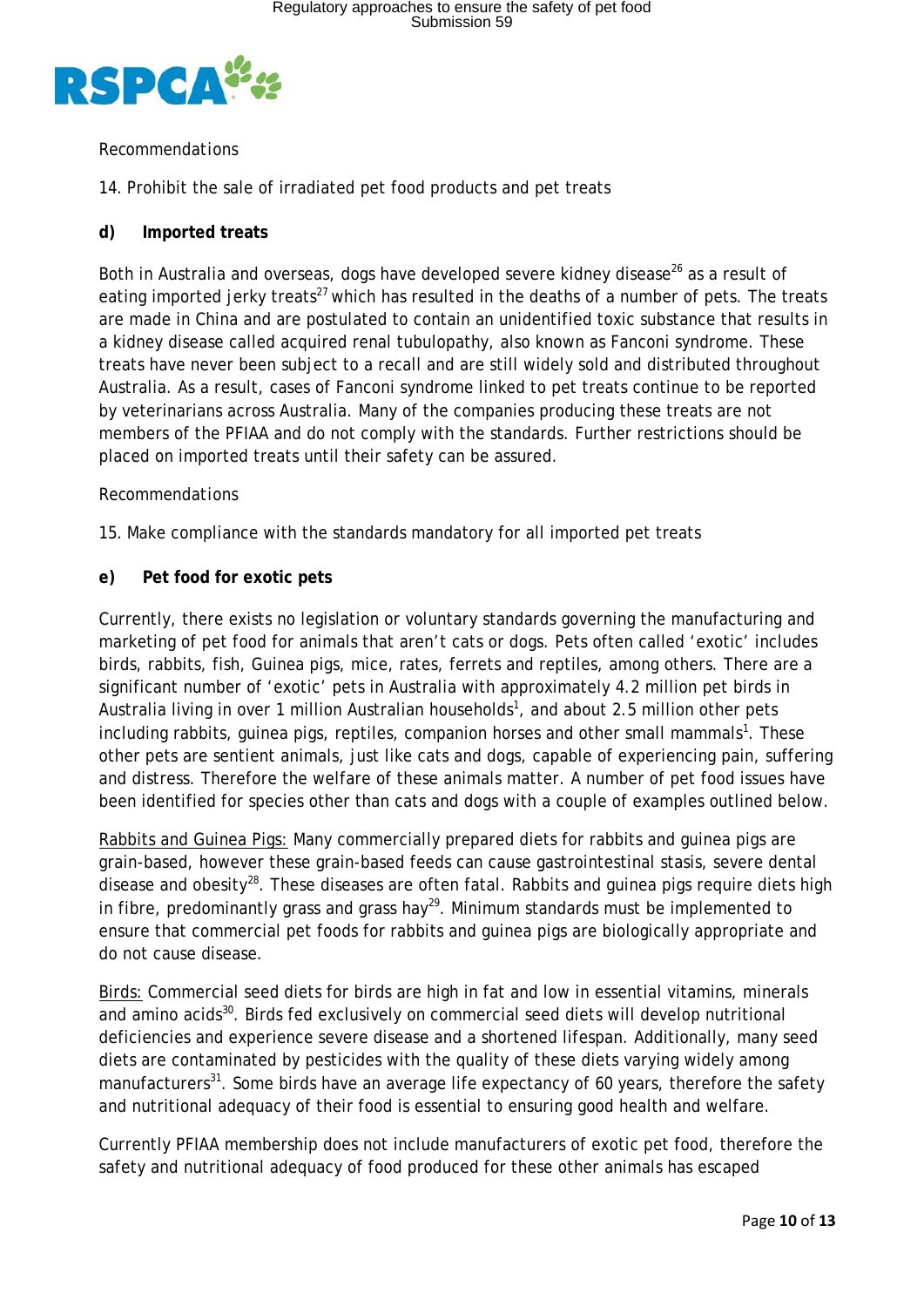

consideration or scrutiny. The lack of commercial imperative for raising standards in these exotic pet foods makes including them in mandatory and enforceable standards all the more important. RSPCA Australia believes the standards should be expanded to include minimum safety and nutrition requirements for pet food for exotic pets.

#### *Recommendations*

16. Expand the standards to include minimum safety and nutrition requirements for the manufacturing of pet food for exotic pets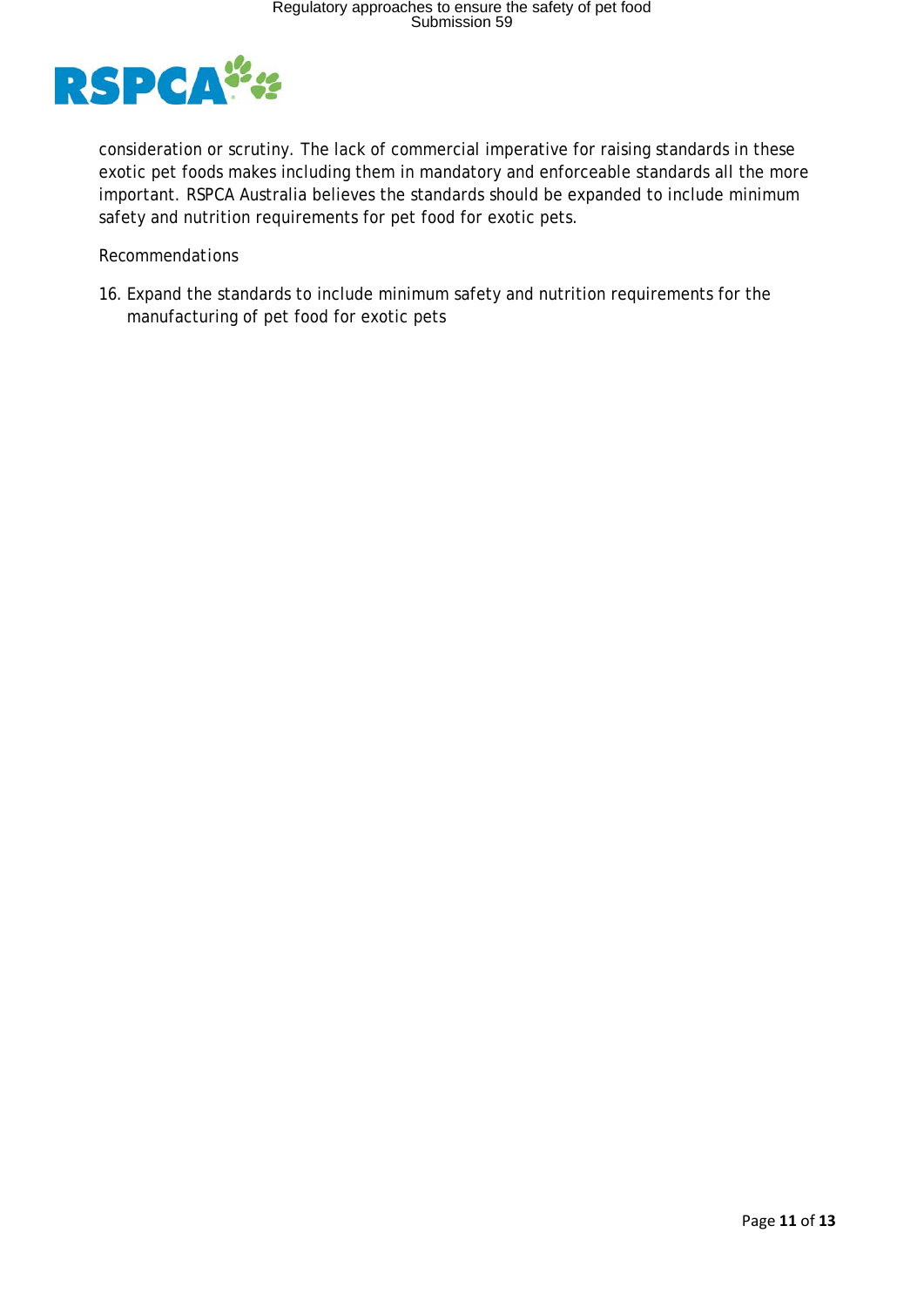

### <span id="page-11-0"></span>**References**

- 1. Animal Medicines Australia (2016) Pet Ownership in Australia. Available from: [http://animalmedicinesaustralia.org.au/wp-content/uploads/2016/11/AMA\\_Pet-](http://animalmedicinesaustralia.org.au/wp-content/uploads/2016/11/AMA_Pet-Ownership-in-Australia-2016-Report_sml.pdf)[Ownership-in-Australia-2016-Report\\_sml.pdf](http://animalmedicinesaustralia.org.au/wp-content/uploads/2016/11/AMA_Pet-Ownership-in-Australia-2016-Report_sml.pdf)
- 2. Report of the Standing Council on Primary Industries Pet Food Controls Working Group (2012) *Managing the safety of domestically produced pet meat, and imported and domestically produced pet food.* Available from: [http://www.agriculture.gov.au/SiteCollectionDocuments/animal-plant/animal](http://www.agriculture.gov.au/SiteCollectionDocuments/animal-plant/animal-health/pet-food-safety/report-of-the-scopi-pet-food-controls-working-group.pdf)[health/pet-food-safety/report-of-the-scopi-pet-food-controls-working-group.pdf](http://www.agriculture.gov.au/SiteCollectionDocuments/animal-plant/animal-health/pet-food-safety/report-of-the-scopi-pet-food-controls-working-group.pdf)
- 3. Standards Australia (2017) *AS 5812:2017 Manufacturing and marketing of pet food.* Available from:<https://infostore.saiglobal.com/store/Details.aspx?ProductID=1932460>
- 4. AVA (2018) *PetFAST – Pet Food Adverse Event System of Tracking.* Available from:<https://www.ava.com.au/petfast>
- 5. PFIAA (2018) *Auditing and compliance certification to AS5812 revised March 2016.*  Available from: [https://www.pfiaa.com.au/TechnicalInfo/Auditing-Compliance-](https://www.pfiaa.com.au/TechnicalInfo/Auditing-Compliance-Certification-to-AS-5812.aspx)[Certification-to-AS-5812.aspx](https://www.pfiaa.com.au/TechnicalInfo/Auditing-Compliance-Certification-to-AS-5812.aspx)
- 6. Ibrahim T (2017) *Best Feline Friend cat food recall after widespread illness*. Choice. Available from: [https://www.choice.com.au/outdoor/pets/products/articles/weruva](https://www.choice.com.au/outdoor/pets/products/articles/weruva-cat-food-recalled-170508)[cat-food-recalled-170508](https://www.choice.com.au/outdoor/pets/products/articles/weruva-cat-food-recalled-170508)
- 7. Rizmal Z (2018) *Advance Dermocare dog food voluntarily recalled after megaoesophagus outbreak.* ABC news. [http://www.abc.net.au/news/2018-03-](http://www.abc.net.au/news/2018-03-25/advance-dermocare-dog-food-voluntarily-recalled-megaoesophagus/9584518) [25/advance-dermocare-dog-food-voluntarily-recalled-megaoesophagus/9584518](http://www.abc.net.au/news/2018-03-25/advance-dermocare-dog-food-voluntarily-recalled-megaoesophagus/9584518)
- 8. Report of the Standing Council on Primary Industries Pet Food Controls Working Group (2012) *Enclosure 7: Summary of regulation specific for pet meat and pet food in Australia.* Available

from: [http://www.agriculture.gov.au/SiteCollectionDocuments/animal-plant/animal](http://www.agriculture.gov.au/SiteCollectionDocuments/animal-plant/animal-health/pet-food-safety/enclosure-7.doc)[health/pet-food-safety/enclosure-7.doc](http://www.agriculture.gov.au/SiteCollectionDocuments/animal-plant/animal-health/pet-food-safety/enclosure-7.doc)

- 9. CSIRO (2009) *Standard for the Hygienic Production of Pet Meat – PISC Technical Report 88.* Available from:<https://www.publish.csiro.au/book/6180/>
- 10. FEDIAF (2018) *The regulation of pet food a warranty for hygiene, safety and quality.* Available from:<http://www.fediaf.org/self-regulation/legislation.html>
- 11. USFDA (2018) *Pet Food.* Available from: [https://www.fda.gov/animalveterinary/products/animalfoodfeeds/petfood/defa](https://www.fda.gov/animalveterinary/products/animalfoodfeeds/petfood/default.htm) [ult.htm](https://www.fda.gov/animalveterinary/products/animalfoodfeeds/petfood/default.htm)
- 12. Burns K (2013) *Vital Statistics.* JAVMA News. Available from:<https://www.avma.org/news/javmanews/pages/130201a.aspx>
- 13. ACCC (2018) *Conducting a recall.* Product safety Australia. Available from: [https://www.productsafety.gov.au/recalls/guidance-for-suppliers/conducting-a](https://www.productsafety.gov.au/recalls/guidance-for-suppliers/conducting-a-recall)[recall](https://www.productsafety.gov.au/recalls/guidance-for-suppliers/conducting-a-recall)
- 14. Tyco Integrated Security (2012) *Recall: the food industry's biggest threat to profitability*. Food Safety Magazine. Available from: [https://www.foodsafetymagazine.com/signature-series/recall-the-food](https://www.foodsafetymagazine.com/signature-series/recall-the-food-industrys-biggest-threat-to-profitability/)[industrys-biggest-threat-to-profitability/](https://www.foodsafetymagazine.com/signature-series/recall-the-food-industrys-biggest-threat-to-profitability/)